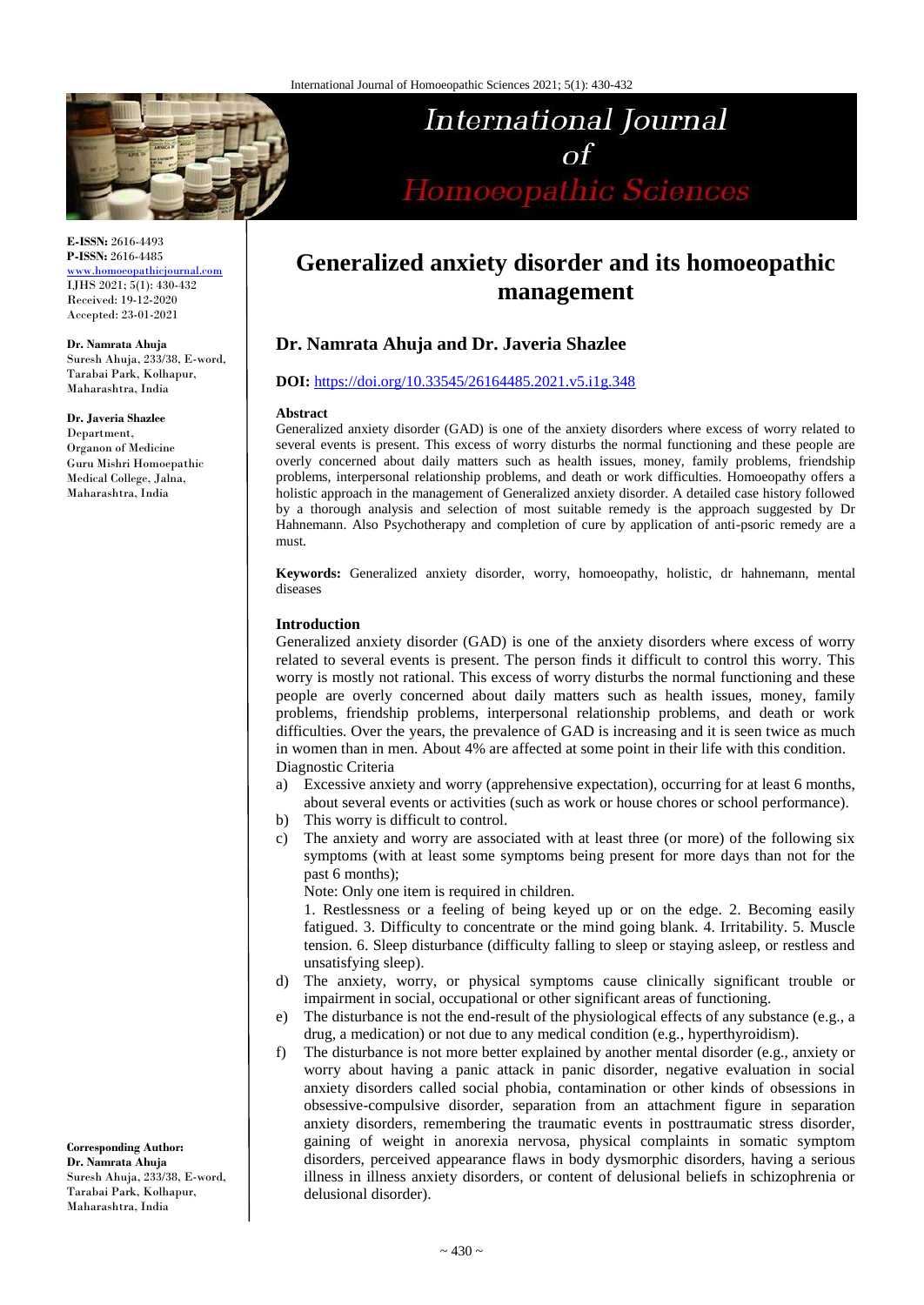#### **Associated Features Supporting Diagnosis**

Associated with muscle tension, there may be trembling, twitching, feeling shaky, and muscle aches or soreness. Many individuals with generalized anxiety disorder also experience somatic symptoms (e.g., sweating, nausea, and diarrhea) and an exaggerated startle response. Other conditions that may be associated with stress (e.g., irritable bowel syndrome, headaches) frequently accompany generalized anxiety disorder.

## **Development and Course**

Many individuals suffering from generalized anxiety disorder report that they have felt anxious and nervous all of their lives. The symptoms of excessive worry and anxiety may occur early in life but are then manifested as an anxious temperament. The primary difference across age groups is in the content of the individual's worry. Children and adolescents tend to worry more about school and sporting performance, whereas older adults report greater concern about the well-being of family or their own physical heath. Younger adults experience greater severity of symptoms than do older adults. The advent of chronic physical disease can be a potent issue for excessive worry in the elderly.

### **Risk and Prognostic Factors**

**Temperamental:** Behavioral inhibition, negative affectivity (neuroticism), and harm avoidance have been associated with generalized anxiety disorder.

**Environmental:** Although childhood adversities and parental overprotection have been associated with generalized anxiety disorder, no environmental factors have been identified as specific to generalized anxiety disorder or necessary or sufficient for making the diagnosis.

**Genetic and physiological:** One-third of the risk of experiencing generalized anxiety disorder is genetic, and these genetic factors overlap with the risk of neuroticism and are shared with other anxiety and mood disorders, particularly major depressive disorder.

#### **Functional Consequences of Generalized Anxiety Disorder**

Excessive worrying impairs the person's capacity to do things quickly and efficiently, whether at home or at work. The associated symptoms of muscle tension and feeling keyed up or on edge, tiredness, difficulty concentrating, and disturbed sleep also contribute to the impairment. Importantly the excessive worrying may impair the ability of individuals with generalized anxiety disorder to encourage confidence in their children. Generalized anxiety disorder is associated with significant disability and distress that is independent of co morbid disorders, and most noninstitutionalized adults with the disorder are moderately to seriously disabled.

# **How can Homoeopathy help?**

Homoeopathy is a holistic system of medicine. i.e. it considers the person as a whole during the treatment of any disease and not only his affected parts. It believes that it is the whole person who is affected by the disease and not his individual parts. The same thing also applies for the treatment of generalized anxiety disorder.

Dr Hahnemann in his Organon of Medicine  $(6<sup>th</sup>$  edition) has presented a classification of mental diseases as follows:

1. Mental diseases appearing with the decline of corporeal

diseases (Aphorism 216)

- 2. Mental diseases appearing suddenly as an acute disease in the patients ordinary calm state, which is caused by fright, vexation, the abuse of spirituous liquors, etc. (Aphorism 221)
- 3. Mental diseases of doubtful origin (Aphorism 224)
- 4. Mental diseases caused by prolonged emotional causes, which in time destroy the corporeal health. (Aphorism 225)

Based on the above mentioned diagnostic criteria, Generalized anxiety disorder would fall into the fourth category where Dr Hahnemann states that,

Aphorism 225:

"There are few emotional diseases which have not been developed out of corporeal diseases, but are in an inverse manner, arise and kept up by emotional causes as the body is slightly indisposed, such as continuous anxiety, vexation, worry and the frequent occurrences of great fear or fright. These kind of emotional diseases in time often destroy the corporeal health, to a great degree."

In the latter aphorisms he also mentions about the management of such diseases. About their management he says that, the emotional causes mentioned above serve as exciters and maintainers (causa occasionalis) of the disease process. If the disease is recent and has not yet affected the corporeal health much, the patient may recover into a seemingly healthy state by psychical remedies and appropriate diet and regimen. However, for complete cure, antipsoric treatment should be given. If not, the patient can easily suffer from similar state of mental disease. (Aphorism no 226 & 227). He says that the fundamental cause even in these cases is nothing but Psora. He has already mentioned that almost all mental diseases are of psoric origin in aphorism no 210 of his Organon of Medicine.

Therefore, as Homoeopathy is rightly called as an artistic science, it will be the skill and art of the physician that will, at first, help him to discover the exact cause and the factors responsible for the development and maintenance of Generalized anxiety disorder in his patient. This will be achieved by a detailed case history of the patient taking into consideration his entire life history starting from his childhood, his overall constitution, diseases suffered, social and family relations, his diet and nutrition, factors that generally bother him, remarkable life incidences etc. Further a systematic analysis of the case, will guide the physician to the most appropriate remedy which will serve as the homoeopathic similimum for the case in hand. As mentioned by Dr Hahnemann, these cases (like all mental diseases) should be considered as arising from Psora. Thus, to completely cure the patient and to prevent the recurrence, most appropriate anti-psoric medicine must be prescribed before cessation of treatment.

# **References**

- 1. Dr. Phatak SR. Materia Medica of Homoeopathic Medicines, B. Jain publishers (P.) Ltd., 436
- 2. Dr. Hahnemann Samuel. Organon of Medicine 6th edition, translated by William Boericke, B.Jain Publishers PVT. LTD, Low priced edition 2002, 94-96, 160, 165, 248, 256-257.
- 3. American Psychiatric Association, Diagnostic and Statistical Manual of Mental Disorders Fifth Edition DSM-5 TM, American Psychiatric Association, 222-226.